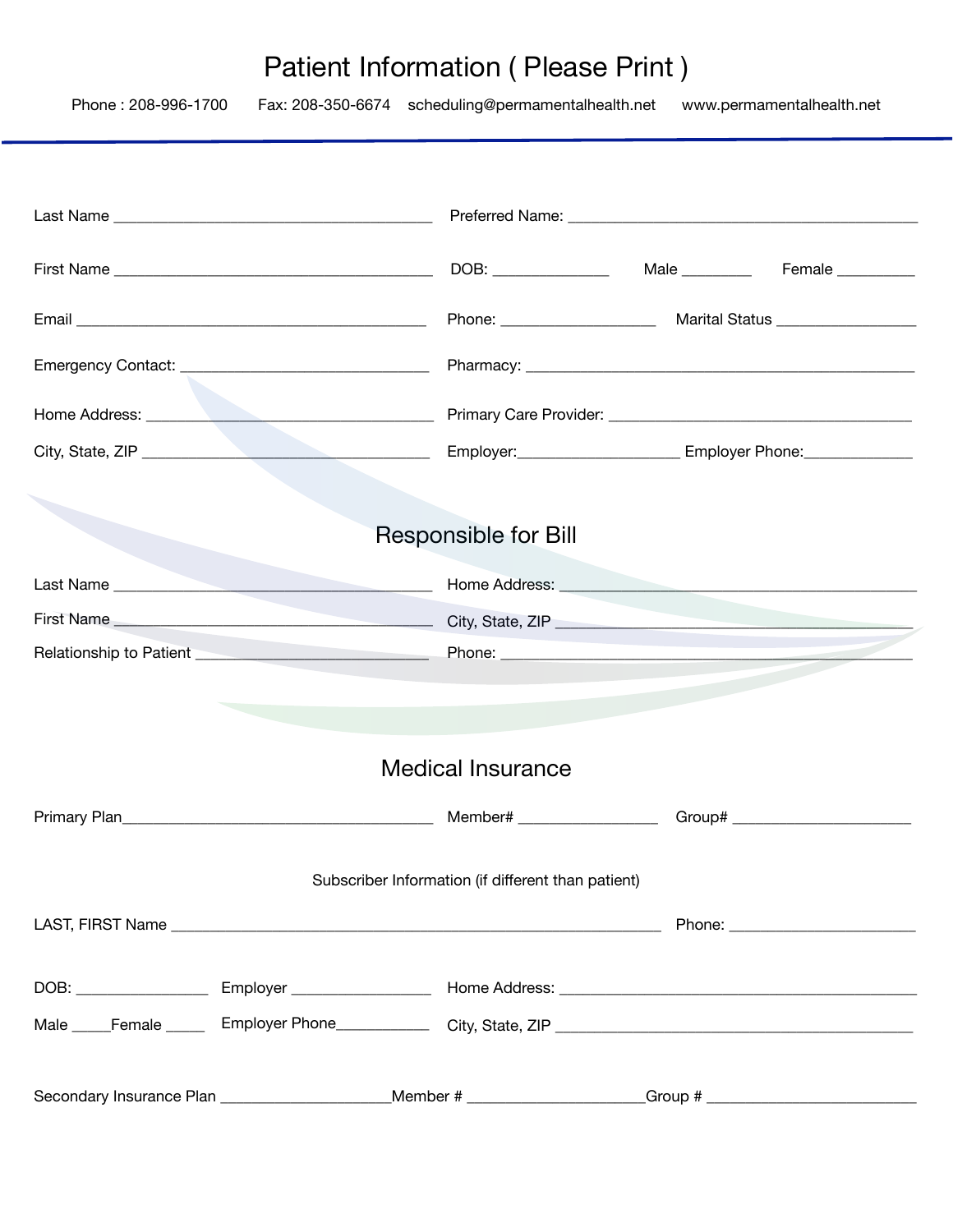## Confidentiality and Consent Agreement

Phone : 208-996-1700 Fax: 208-350-6674 scheduling@permamentalhealth.net www.permamentalhealth.net

Information gathered in the course of PERMA Mental Health's (PMH) work with me will remain confidential, however I understand there are exceptions to this confidentiality as mandated by Law. Please initial the following:

 $\overline{\phantom{a}}$ If information is shared with PMH that leads staff to believe that I/my minor child will cause injury to another person, PMH is obligated to either contact that person and/or the police in order to warn of a potential threat.

In case where PMH is made aware of child abuse, PMH is mandated to contact Child Protective Services.

If it were felt that I/my minor child is actively suicidal, PMH will attempt to take reasonable precautions to protect me/my minor child from harm.

I understand that PMH does comply with all court ordered subpoenas for medical records.

## Consent to Psychotropic Medications

Types of Medications that may be prescribed when being seen by PMH include psychoactive medications including but not limited to antidepressants, antipsychotics, anxiolytics, stimulants and various other to treat certain psychiatric conditions. Your first session is considered an intake and does not indicate providers have agreed to assume your care or responsibility for any medication refills

I agree that I will discuss with my provider the name, type, class risk and benefits of any medications prescribed and if I have any concerns or questions, I will make them known to the providers/staff. I herby give my consent to receive prescriptions for medications from my provider or my child/dependent as applicable.

PMH can not prescribe opioids at any time.

 $\overline{\phantom{a}}$ 

\_\_\_\_\_

PMH does not use benzodiazepines for treatment unless there is a "weaning contact" put in place.

If you are currently taking any controlled substances, a treatment plan will be made prior to any continued medication management.

Your doctor will discuss any risks and benefits in medications prescribed and provide information and other resources as desired and available, in addition to the information provided at your pharmacy. If you do not feel your concerns have been addressed, it is your responsibility to make your concerns and questions known to the clinic in a timely manner. We will work with you to answer any questions and provide informational resources as soon as possible.

| <b>Patient Name</b>  | Signature | Date: |
|----------------------|-----------|-------|
|                      |           |       |
| <b>Guardian Name</b> | Signature | Date: |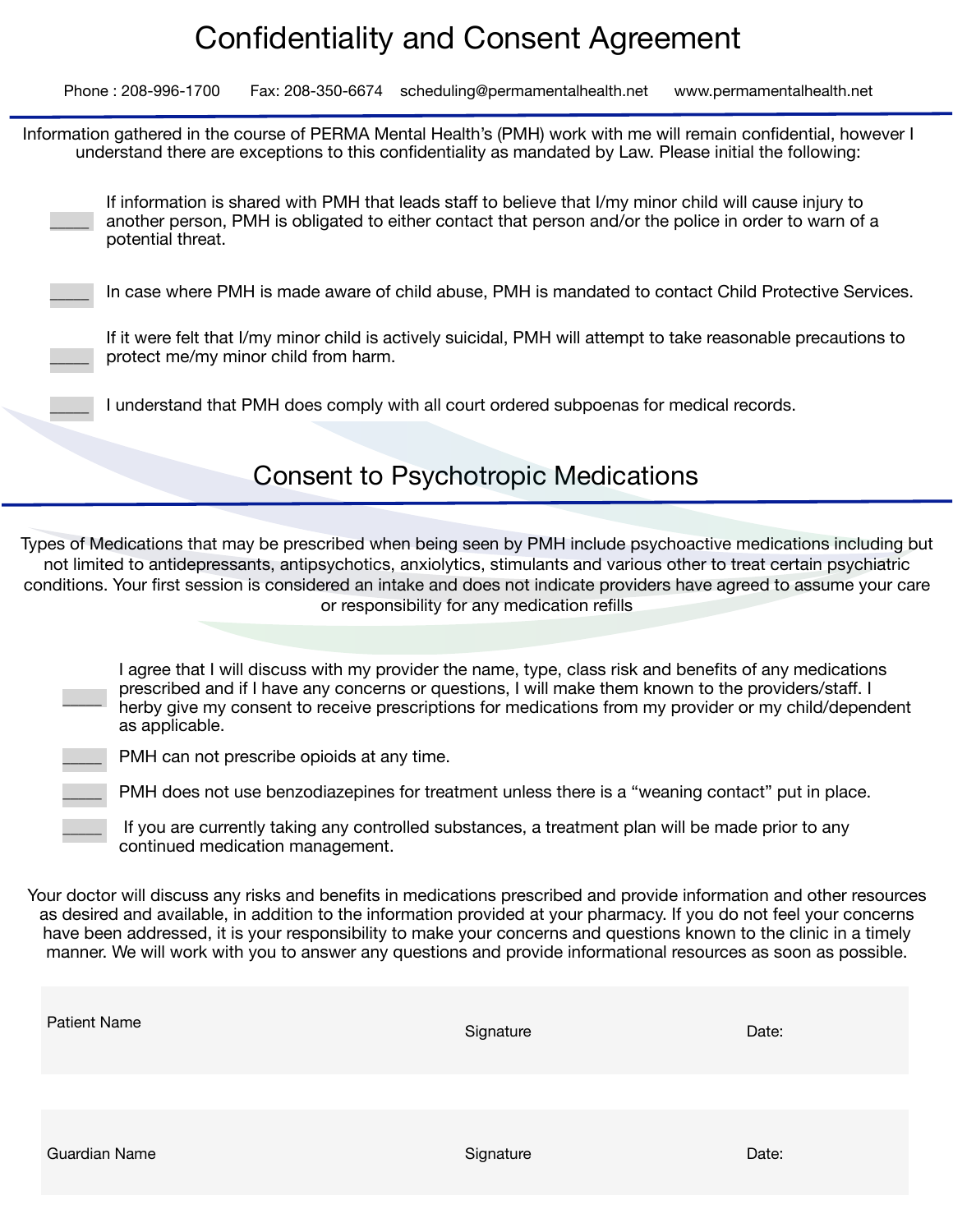### ACKNOWLEDGEMENT OF RECEIPT OF PERMA MENTAL HEALTH'S FACILITY NOTICE OF PRIVACY PRACTICE & POLICIES

Phone : 208-996-1700 Fax: 208-350-6674 scheduling@permamentalhealth.net www.permamentalhealth.net

#### \_\_\_\_\_ Consent for Treatment

I or my minor child/ward wish to receive mental health/psychiatric/ psychology and treatment at Perma Mental Health, PLLC (PMH). I give consent for any and all mental health services rendered to me or my minor child/ward under the general and specific instructions of the attending provider determined to be appropriate by their professional judgment. I am aware that the practice of medicine/psychiatry, psychology is not an exact science. I acknowledge that this facility has not made any guarantees to me or my minor child/ward as to the results of treatments or examinations. I am also aware that I should ask the therapist/nutritionist any questions that I may have about my or my minor child's/ward's diagnosis, treatment, risks or complications, alternative forms of treatment, and/or anticipated results of treatment.

#### Email Policy

PERMA can never send any information through email such as diagnosis or medication info. Our scheduling system will automatically email you a reminder and we may email you to get you on the schedule. I consent to email communication and can opt out at any time.



Non-Discrimination Policy

This medical facility will admit and treat patients within its capabilities regardless of race, color, national origin, religious beliefs, sex, sexual orientation, marital status, veteran's status, age, political beliefs, or disability.

#### Prescription Refills

I understand that controlled substance prescriptions expire 72 hours after being written by the doctor. If I fail to get the prescription filled within the 72 hours I will be charged a fee for my doctor to rewrite the prescription. Three business days notice is required on all refills. It is the patient and/or guardian's responsibility to notify the office with enough time to fill prescriptions, no exceptions. I also understand that my medication refills,quantity, and frequency will be at the providers discretion.



#### \_\_\_\_\_ Information to Others

I understand that in the course of my treatment and/or making arrangements for my care, my information may be shared with other providers. If I prefer that PMH not use or share my information for this purpose, I may submit a written request for consideration per this facility's Notice of Privacy Practices.

#### \_\_\_\_\_ Acknowledgment

My signature below confirms that I agree to these terms and conditions and that I have received the information on my Rights and Responsibilities as a patient.

I have reviewed a copy of this facilities Notice of Privacy Practice & Financial Agreement

| Patient Nai | 'ate  |
|-------------|-------|
| Name        | )ate: |

I have read this consent and I am the patients, or the patients duly authorized representative, on my own behalf (or behalf of the patient) I accept and agree to be bound by all of these terms and conditions

| Representative's Name                                    | Signature | Date: |
|----------------------------------------------------------|-----------|-------|
| Relationship to Patient:                                 |           |       |
| Describe your authority to act on behalf of the patient: |           |       |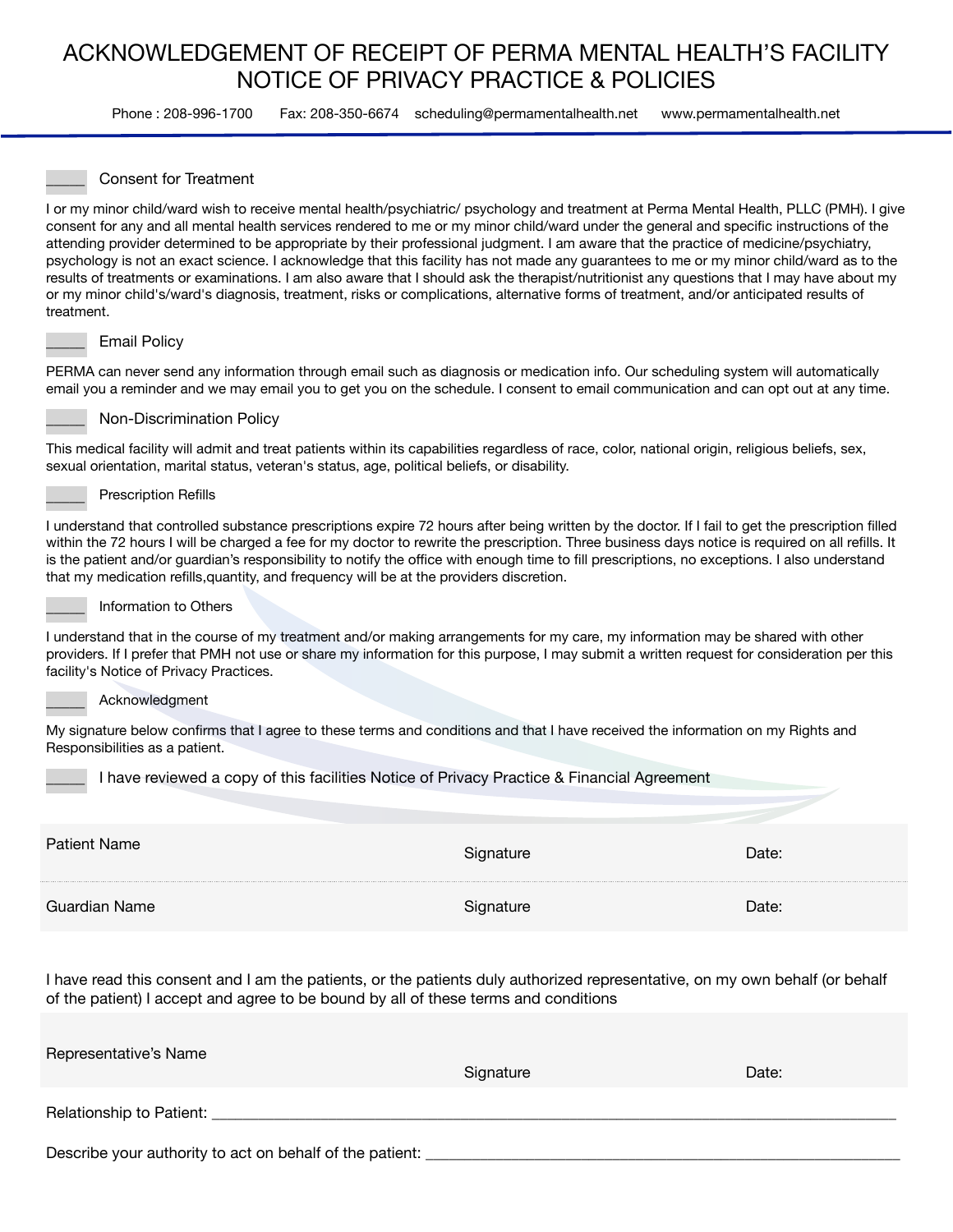### ACKNOWLEDGEMENT OF RECEIPT OF PERMA MENTAL HEALTH'S FINANCIAL AGREEMENT

Phone : 208-996-1700 Fax: 208-350-6674 scheduling@permamentalhealth.net www.permamentalhealth.net

#### Disclosure of Information for Payment Purposes

I understand my or my minor child's/ward's health medical information will be sent to my insurance carrier for billing purposes for any treatment or counseling I may or my minor child/ward may receive at PMH. I understand that this health information may contain entries or information relating to sexually transmitted diseases, including Human Immunodeficiency Virus (HIV) and/or Acquired Immune Deficiency Syndrome (AIDS), mental health diagnoses, psychiatric impairment and/or drug, alcohol or other substance abuse and other personal information. I understand that according to Idaho law, I may choose to pay for services pertaining to HIV or AIDS treatment if I do not want my or my child's/ward's health information to be provided to my insurance company. I agree to notify PMH of my wishes regarding payment before these services are provided. I also understand that if I fail to pay for the services, the information will be sent to my insurance company.

#### \_\_\_\_\_ Financial Agreement

I understand that I will receive a bill from this medical facility for these services. I understand and agree to pay all charges for services rendered and that I am obligated to pay for services in accordance with the regular rates and terms of this medical facility. This medical facility reserves the right to charge a Late Payment Fee and/or a Returned Check fee.

If I choose to pay all charges myself, I will notify this medical facility prior to receiving service.

Should the account be referred to an attorney or collection agency for collections, I agree to pay any reasonable attorney's fees, collection expenses and interest at the statutory rate on all delinquent accounts, whether or not the account is referred to a collection agency.

#### \_\_\_\_\_ Missed Appointments Fee

I agree to pay the full cost for all visits missed or canceled late unless I notify PMH of the cancellation at least 24 hours in advance of the scheduled appointment. I recognize that missed appointments and late cancellations will be charged directly to me unless prohibited by my insurance plan. These fees will not be billed to my insurance.

#### Late Cancelation Fee

Notify your provider no less than 24 hours in advance of any cancellations. Appointments are the responsibility of the client and/ or parents and reminders from the provider should not be expected. If you miss an appointment without proper notice, or do not call within 24 hours to cancel the appt you will automatically be charged a \$50 fee, and will not be allowed to reschedule until that fee is paid.

#### Assignment of Benefits

I hereby authorize the assignment of my medical insurance benefits I am due to this medical facility for application to my bill for medical services I received. I further authorize this medical facility to receive direct payment from all such benefit payments. I agree to remain responsible and liable for payments of all amounts due this medical facility and not received from my insurance carrier(s). I understand this medical facility is submitting claims on my behalf as a courtesy. I WILL NOT REVOKE THIS ASSIGNMENT FOR ANY REASON.

#### Medicare Coverage

I certify that the information I have given in applying for payment under Medicare is correct. 1 authorize the Social Security Administration to release information about my Medicare effective dates and Medicare claim number to this medical facility. I authorize any holder of medical or related information about me to release any information needed to process this or a related Medicare claim to the Social Security Administration or its intermediaries. I request that payment of benefits be made on my behalf to this medical facility for any services provided to me by this medical facility.

#### \_\_\_\_\_ Acknowledgment

My signature below confirms that I agree to these terms and conditions and that I have received the information on my Rights and Responsibilities as a patient.

Patient Name **Signature** Date: **Contract Only 2016** Signature Signature Date: **Contract Only 2016**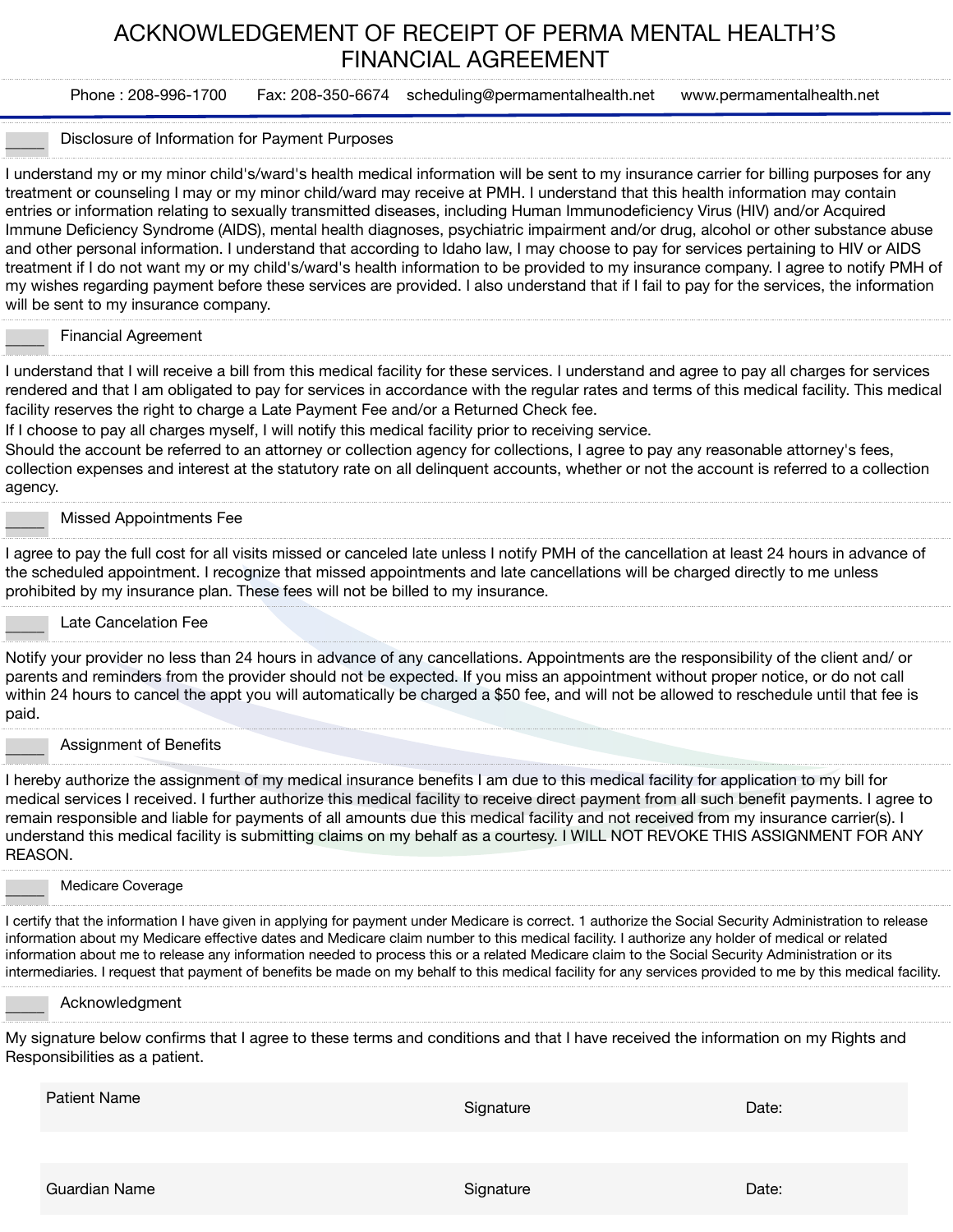## Authorization for Use and Disclosure of Protected Health Information

| Phone: 208-996-1700 |                                                        | Fax: 208-350-6674 scheduling@permamentalhealth.net                                                           | www.permamentalhealth.net                                                                                                                                                                                                                                                                                                                                                                                     |  |
|---------------------|--------------------------------------------------------|--------------------------------------------------------------------------------------------------------------|---------------------------------------------------------------------------------------------------------------------------------------------------------------------------------------------------------------------------------------------------------------------------------------------------------------------------------------------------------------------------------------------------------------|--|
|                     |                                                        |                                                                                                              | I authorize Perma Mental Health, PLLC to release/obtain the protected health information of:                                                                                                                                                                                                                                                                                                                  |  |
|                     |                                                        |                                                                                                              |                                                                                                                                                                                                                                                                                                                                                                                                               |  |
|                     |                                                        |                                                                                                              |                                                                                                                                                                                                                                                                                                                                                                                                               |  |
|                     |                                                        |                                                                                                              |                                                                                                                                                                                                                                                                                                                                                                                                               |  |
|                     |                                                        |                                                                                                              |                                                                                                                                                                                                                                                                                                                                                                                                               |  |
|                     |                                                        | Please select one of the following:                                                                          |                                                                                                                                                                                                                                                                                                                                                                                                               |  |
|                     |                                                        |                                                                                                              |                                                                                                                                                                                                                                                                                                                                                                                                               |  |
|                     |                                                        |                                                                                                              |                                                                                                                                                                                                                                                                                                                                                                                                               |  |
|                     |                                                        |                                                                                                              |                                                                                                                                                                                                                                                                                                                                                                                                               |  |
|                     |                                                        |                                                                                                              |                                                                                                                                                                                                                                                                                                                                                                                                               |  |
|                     |                                                        | Information to be disclosed:                                                                                 |                                                                                                                                                                                                                                                                                                                                                                                                               |  |
|                     | Discharge Summary                                      | Consults                                                                                                     | At the request of the Individual                                                                                                                                                                                                                                                                                                                                                                              |  |
| <b>ER Report</b>    |                                                        | Xray/Imaging reports                                                                                         | <b>Legal Purposes</b>                                                                                                                                                                                                                                                                                                                                                                                         |  |
| History & Physical  |                                                        | <b>Operative Reports</b>                                                                                     | Insurance                                                                                                                                                                                                                                                                                                                                                                                                     |  |
| Lab Results         |                                                        | <b>Entire Record</b>                                                                                         | Physician Follow-up                                                                                                                                                                                                                                                                                                                                                                                           |  |
| Other:              |                                                        |                                                                                                              |                                                                                                                                                                                                                                                                                                                                                                                                               |  |
|                     |                                                        | (AIDS) or HIV, Alcohol and/or drug abuse treatment, or behavioral or mental health services.                 | I agree to the release of the following information even if medical records contain: Acquired Immune Deficiency Syndrome                                                                                                                                                                                                                                                                                      |  |
|                     |                                                        | specified, this authorization will expire one year from my date of signature below.                          | Unless otherwise revoked, this authorization will expire on the following date or event: __________. If a date or event is not                                                                                                                                                                                                                                                                                |  |
|                     |                                                        | (iii) health plan initial enrollment/eligibility determinations, underwriting or risk rating determinations. | This authorization is voluntary. I understand that I can refuse to sign this authorization and Perma Mental Health, PLLC will not<br>condition my treatment, payment, enrollment or eligibility for benefits on the signing of this authorization except as allowed<br>under federal privacy laws for: (i) research-related treatment; or (ii) health care provided solely for disclosure to a third party or |  |
| authorization.      |                                                        |                                                                                                              | I understand that I may revoke this authorization at any time by notifying Perma Mental Health Clinic, in writing, of my<br>revocation. I understand that the revocation will not apply to any information that already was released in reliance on this                                                                                                                                                      |  |
|                     | longer be protected under federal privacy regulations. |                                                                                                              | I understand that the health information released under this authorization may be re-disclosed by the recipient and may no                                                                                                                                                                                                                                                                                    |  |
|                     | Perma Mental Health, PLLC                              |                                                                                                              | I hereby release Perma Mental Health, PLLC from all liability and all claims of any nature whatsoever pertaining to the disclosure<br>of information, or of any professional opinions, findings, or recommendations as contained in the records released to or by                                                                                                                                             |  |
| <b>Patient Name</b> |                                                        | Signature                                                                                                    | Date:                                                                                                                                                                                                                                                                                                                                                                                                         |  |
|                     |                                                        |                                                                                                              |                                                                                                                                                                                                                                                                                                                                                                                                               |  |
|                     |                                                        |                                                                                                              |                                                                                                                                                                                                                                                                                                                                                                                                               |  |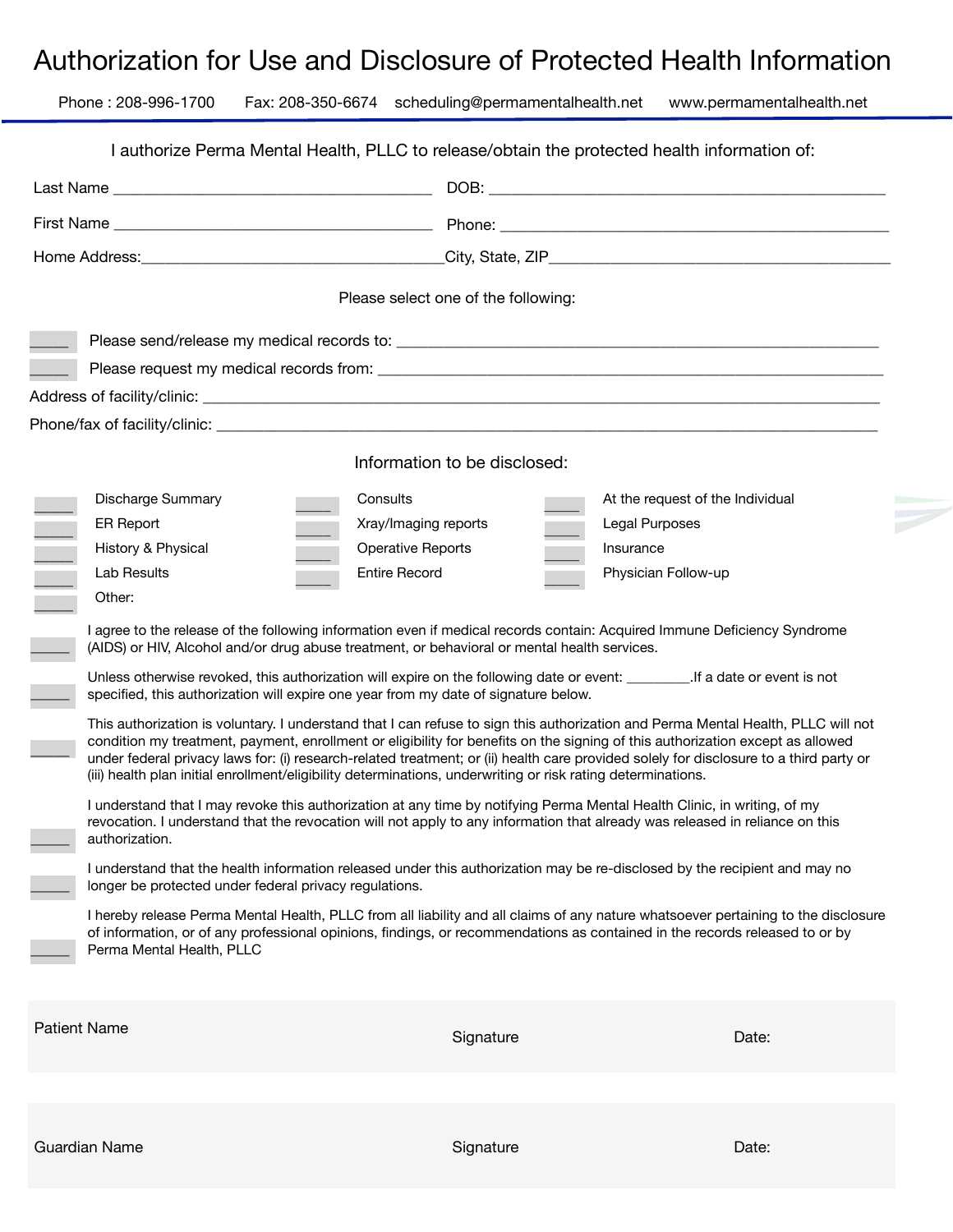# Background Information and Psychosocial Intake

Phone : 208-996-1700 Fax: 208-350-6674 scheduling@permamentalhealth.net www.permamentalhealth.net

### Please select any of the following that apply to you

| <b>Chest Pain</b>        | <b>Crying Spells</b>       | Alcohol/Drugs              | <b>Difficulty Concentrating</b> |
|--------------------------|----------------------------|----------------------------|---------------------------------|
| Nausea                   | <b>Family Concerns</b>     | <b>Medical Illness</b>     | <b>Behavior Problems</b>        |
| <b>Dizziness</b>         | <b>Family Conflict</b>     | Fears/Phobias              | Domestic Violence               |
| Low Energy               | Chills/Hot Flushes         | Poor Appetite              | <b>Heart Palpitations</b>       |
| <b>Feel Guilty</b>       | <b>Nightmares</b>          | <b>Sleeping Problems</b>   | <b>Excessive Sweating</b>       |
| Anger                    | Distractibility            | Feel Worthless             | Trembling/Shaking               |
| Anxiety                  | Hyperactivity              | Indecisiveness             | Numbness/Tingling               |
| Hoplesness               | <b>Suicidal Feelings</b>   | <b>Excessive Worry</b>     | <b>Shortness Of Breath</b>      |
| Head Injury              | <b>Recent Loss/Death</b>   | Low Self-Esteem            | Problems At Work                |
| Panic Attacks            | <b>Eating Disorder</b>     | <b>Unusual Thoughts</b>    | <b>Strange Experiences</b>      |
| Depression               | <b>Thoughts Of Suicide</b> | <b>Memory Problems</b>     | <b>Relationship Problems</b>    |
| Sexual Concerns/Problems |                            | Thoughts Of Harming Others |                                 |

\_\_\_\_\_\_\_\_\_\_\_\_\_\_\_\_\_\_\_\_\_\_\_\_\_\_\_\_\_\_\_\_\_\_\_\_\_\_\_\_\_\_\_\_\_\_\_\_\_\_\_\_\_\_\_ \_\_\_\_\_\_\_\_\_\_\_\_\_\_\_\_\_\_\_\_\_\_\_\_\_\_\_\_\_\_\_\_\_\_\_\_\_\_\_\_\_\_\_\_\_\_\_\_\_\_\_\_\_\_\_\_\_\_\_\_\_\_\_\_\_\_\_\_\_\_\_\_\_\_\_\_\_\_\_\_\_\_\_\_\_\_\_\_\_\_\_\_\_\_\_\_\_\_\_\_\_\_\_\_\_\_\_\_\_\_\_\_

\_\_\_\_\_\_\_\_\_\_\_\_\_\_\_\_\_\_\_\_\_\_\_\_\_\_\_\_\_\_\_\_\_\_\_\_\_\_\_\_\_\_\_\_\_\_\_\_\_\_\_\_\_\_\_\_\_\_\_\_\_\_\_\_\_\_\_\_\_\_\_\_\_\_\_\_\_\_\_\_\_\_\_\_\_\_\_\_\_\_\_\_\_\_\_\_

 $\overline{\phantom{a}}$  , and the contribution of the contribution of the contribution of the contribution of the contribution of the contribution of the contribution of the contribution of the contribution of the contribution of the

Other Concerns/Stressors Not Listed:

Are you currently in counseling or receiving mental health services?

Are you currently receiving substance abuse services form another provider?

Have you ever received psychiatric hospitalization?

Institution and approximate dates:

Have you ever tried to kill yourself?

If so, when:

Have you ever physically injured or killed someone

If so, when:

List any PSYCHIATRIC medications you have taken *in the past*:

List any PSYCHIATRIC medications you are *currently taking*: